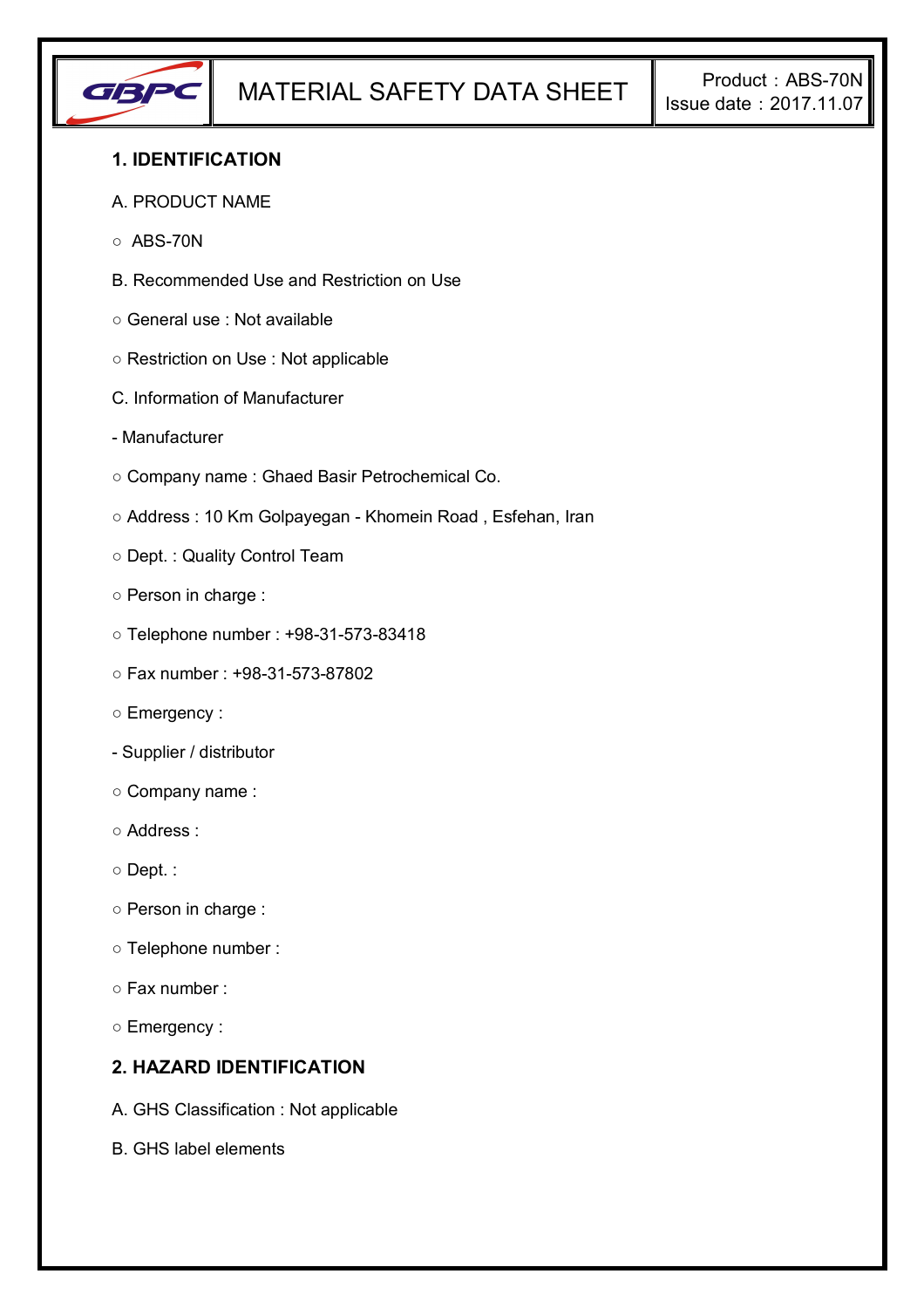

- Hazard symbols : Not applicable
- Signal word : Not applicable
- Hazard statement : Not applicable
- Precautionary statements : Not applicable
- C. Other hazards which do not result in classification :
- NFPA rating: (0~4 steps) : Health=1, Flammability=1, Reactivity=0

# **3. COMPOSITION/INFORMATION ON INGREDIENTS**

| Chemical name                              | CAS No         | Contents(%) |
|--------------------------------------------|----------------|-------------|
| Acrylonitrile-butadiene-styrene co-polymer | 9003-56-9      | $97 - 100$  |
| Stabilizer                                 | Proprietary    | $0 - 1$     |
| Lubricant                                  | Proprietary    | $0 - 2$     |
| Acrylonitrile monomer                      | $107 - 13 - 1$ | < 0.1       |
| Butadiene monomer                          | 106-99-0       | < 0.1       |
| Styrene monomer                            | 100-42-5       | < 0.1       |

# **4. FIRST-AID MEASURES**

A. Eye Contact :

- Immediately flush eyes with plenty of water at least 15minutes.
- If irritation persists, get a doctor's examination.
- Lifting eyelids occasionally to wash eyelids down enough to follow up.
- B. Skin Contact :
- Wash the contaminated skin area with running water.
- Cooling the contaminated skin with cool running water when contact with melt.
- Get medical attention when burn by melt.
- C. Inhalation :
- Remove exposed person to fresh air.
- Remove victim to fresh air and keep at rest in a position comfortable.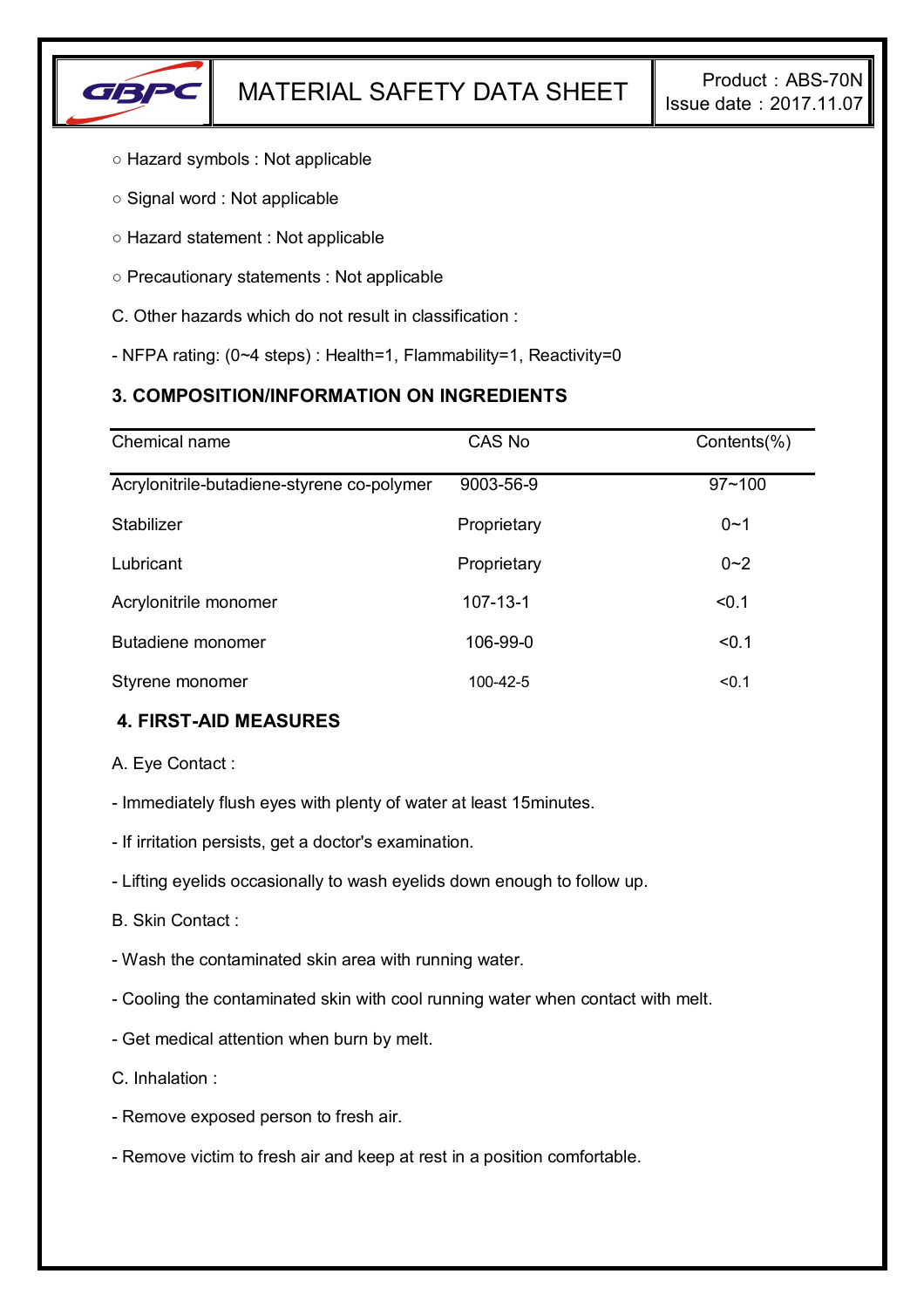

- Get medical attention.
- D. Ingestion :
- Rinse mouth with water.
- Give large amounts of water to relieve stimulus.
- Toxic by ingestion does not high.
- If irritation or symptoms occurs, get a doctor's examination.
- E. Delay and immediate effects and also chronic effects from short and long term
- exposure : Not available
- F. Notice to Physician :
- Treatment may vary with condition of victim and specifics of incident.

## **5. FIRE FIGHTING MEASURE**

- A. Suitable (Unsuitable) extinguishing media :
- Extinguishing media : Carbon Dioxide, Dry Chemical, Water.
- Unsuitable Extinguishing media : Do not use direct water.
- Big Fire : Water spray, regular foam
- B. Specific hazards arising from the chemical
- Combustion : Carbon monoxide, Carbon dioxide, hydrogen cyanide
- Levels of fire hazard : Not available
- C. Fire fighting procedures and equipments :
- Wear appropriate personal protective equipment(see section 8. EXPOSURE

### CONTROLS/PERSONAL PROTECTION).

- Avoid inhalation of smoke or gas when fire fighting.
- Move container from fire area if it can be done without risk.
- Cool containers with water until well after fire is out.

### **6. ACCIDENTAL RELEASE MEASURES**

A. Personal Precautions, Protective Equipment and Emergency procedures :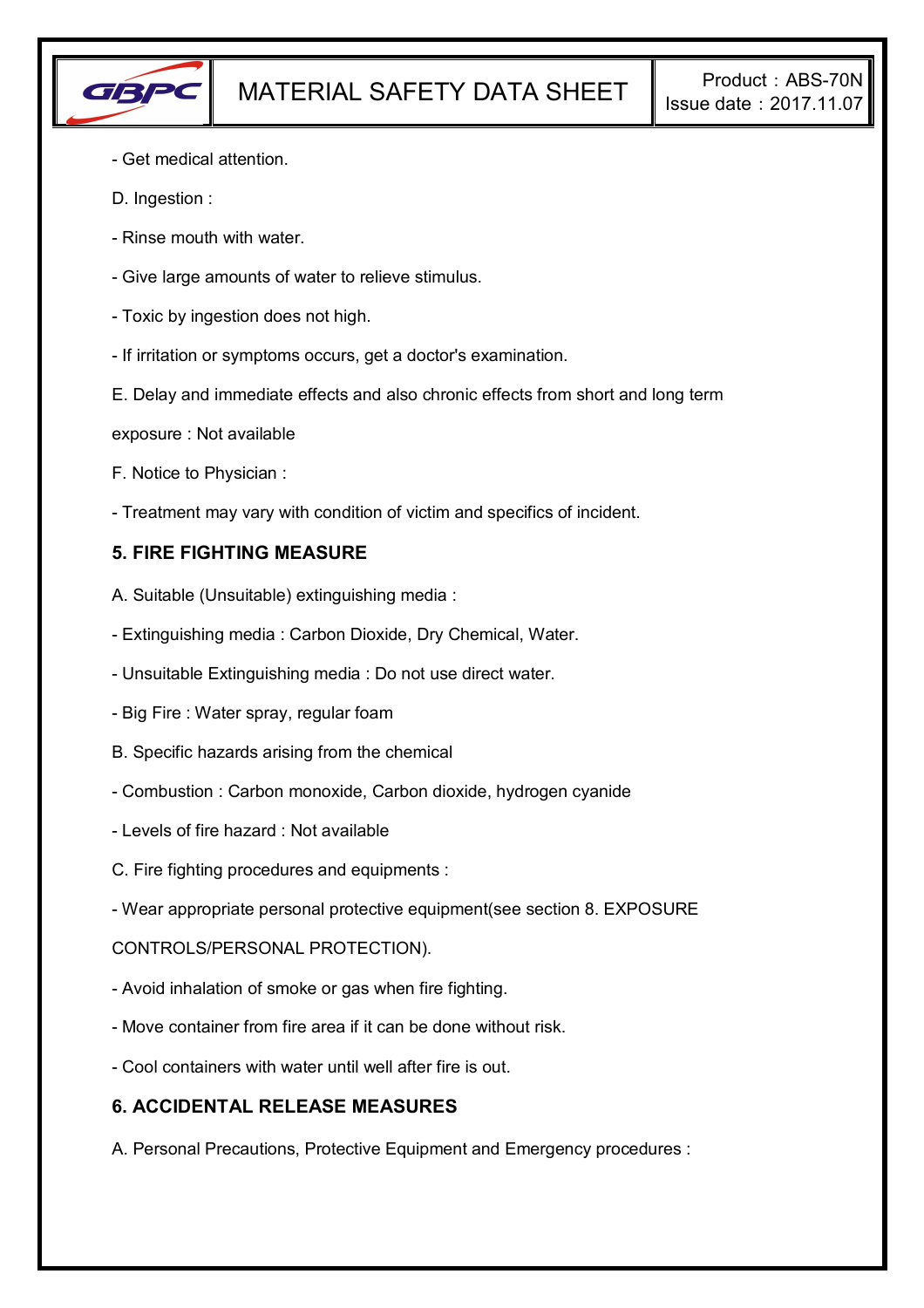

- Perform in accordance with 「See section 8. EXPOSURE CONTROLS /

PERSONAL PROTECTION」. Put on appropriate personal protective equipment.

- Where possible allow leak of molten material to solidify mechanical and

chemical protective.

- Use a way to minimize dust.
- Avoid contact with eyes and skin.
- Avoid inhalation of substance itself or combustion.
- Evacuation against the wind.
- Avoid contact with heat, sparks, flame or other ignition sources.
- B. Environmental Precautions
- Avoid dispersal of spilt material and runoff and contact with waterways, drains

and sewers. If large spills, advise emergency services.

- C. Methods and materials for containment and cleaning up :
- For small spills.
- Remove all sources of ignition.
- Suppression occurrence of dust.
- Appropriate container for disposal of spilled material collected.
- Ventilate leak areas and clearing leak area.
- For large spills.
- Remove all sources of ignition.
- Suppression occurrence of dust.
- Avoid entering to sewers or water system.
- For disposal of spilled material in appropriate containers collected and clear

surface.

- Appropriate container for disposal of spilled material collected.

# **7. HANDLING AND STORAGE**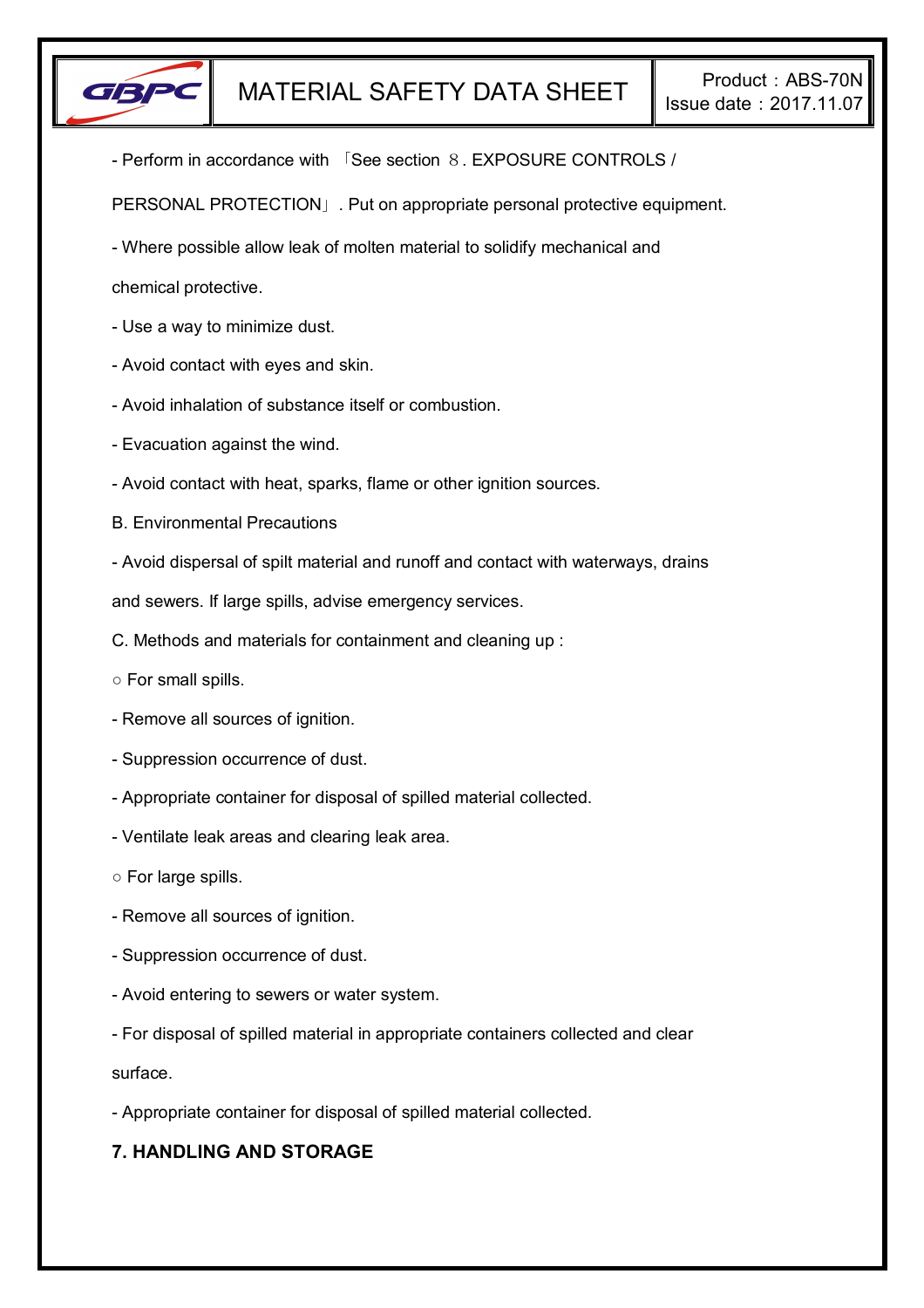

A. Handling :

- Perform in accordance with 「See section 8. EXPOSURE CONTROLS /

PERSONAL PROTECTION」. Put on appropriate personal protective equipment.

- Handle in a well-ventilated place.
- Avoid contact with heat, sparks, flame or other ignition sources.
- Remove all sources of ignition.
- Use all the equipment after the ground.
- Wash thoroughly after handling.
- B. Storage Precautionary Statements :
- Keep in original container and tightly closed.
- Avoid contact moisture.
- Avoid contact with incompatible materials.

### **8. EXPOSURE CONTROLS/PERSONAL PROTECTION**

- A. Exposure limit
- Exposure limit under ISHL : Not applicable
- ACGIH : Not applicable
- Biological exposure limits : Not applicable
- B. Engineering Controls

- A system of local and/or general exhaust is recommended to keep employee exposures above the Exposure Limits. Local exhaust ventilation is generally preferred because it can control the emissions of the contaminant at its source, preventing dispersion of it into the general work area. The use of local exhaust ventilation is recommended to control emissions near the source.

C. Personal Protective Equipment :

 $\gamma$  Respiratory Protection : Use the respirator be given official approval by Iranian Occupational Health Association (IOHA). Under conditions of frequent use or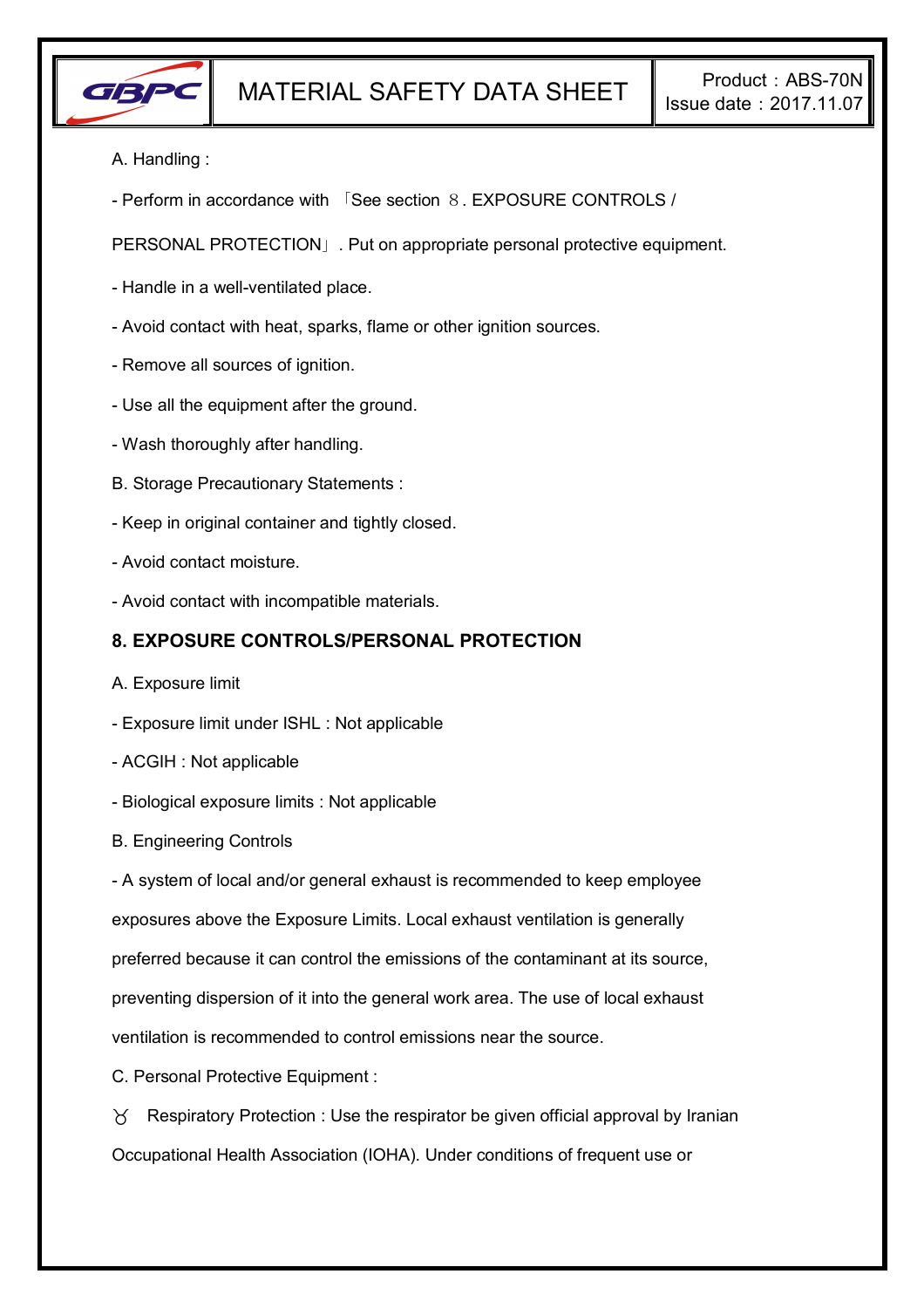

heavy exposure, Respiratory protection may be needed. Respiratory protection is ranked in order from minimum to maximum. Consider warning properties before use.

- Dust, mist, fume-purifying respiratory protection

- Any air-purifying respirator with a corpuscle filter of high efficiency

- Any respiratory protection with a electromotion fan(for dust, mist,

fume-purifying)

※ For Unknown Concentration or Immediately Dangerous to Life or

**Health** 

- Self-contained breathing apparatus(pressure-demand or other

positive-pressure mode in combination)

- Supplied-air respirator with full facepiece

 $\forall$  Eye Protection : Wear primary eye protection such as splash resistant safety

goggles with a secondary protection faceshield. Provide an emergency eye

wash station and quick drench shower in the immediate work area.

 $\gamma$  Hand Protection : Wear chemical resistant protected gloves if there is hazard potential for direct skin contact. Wear heat resistant protected gloves to withstand the temperature of molten product.

 $\gamma$  Body Protection : Wear chemical resistant protected clothing if there is hazard potential for direct contact.

# **9. PHYSICAL AND CHEMICAL PROPERTIES**

A. Appearance : Solid

B. Odor : Distinctive odor

C. Odor threshold : Not available

D. pH : 7

E. Melting point/Freezing point : Not applicable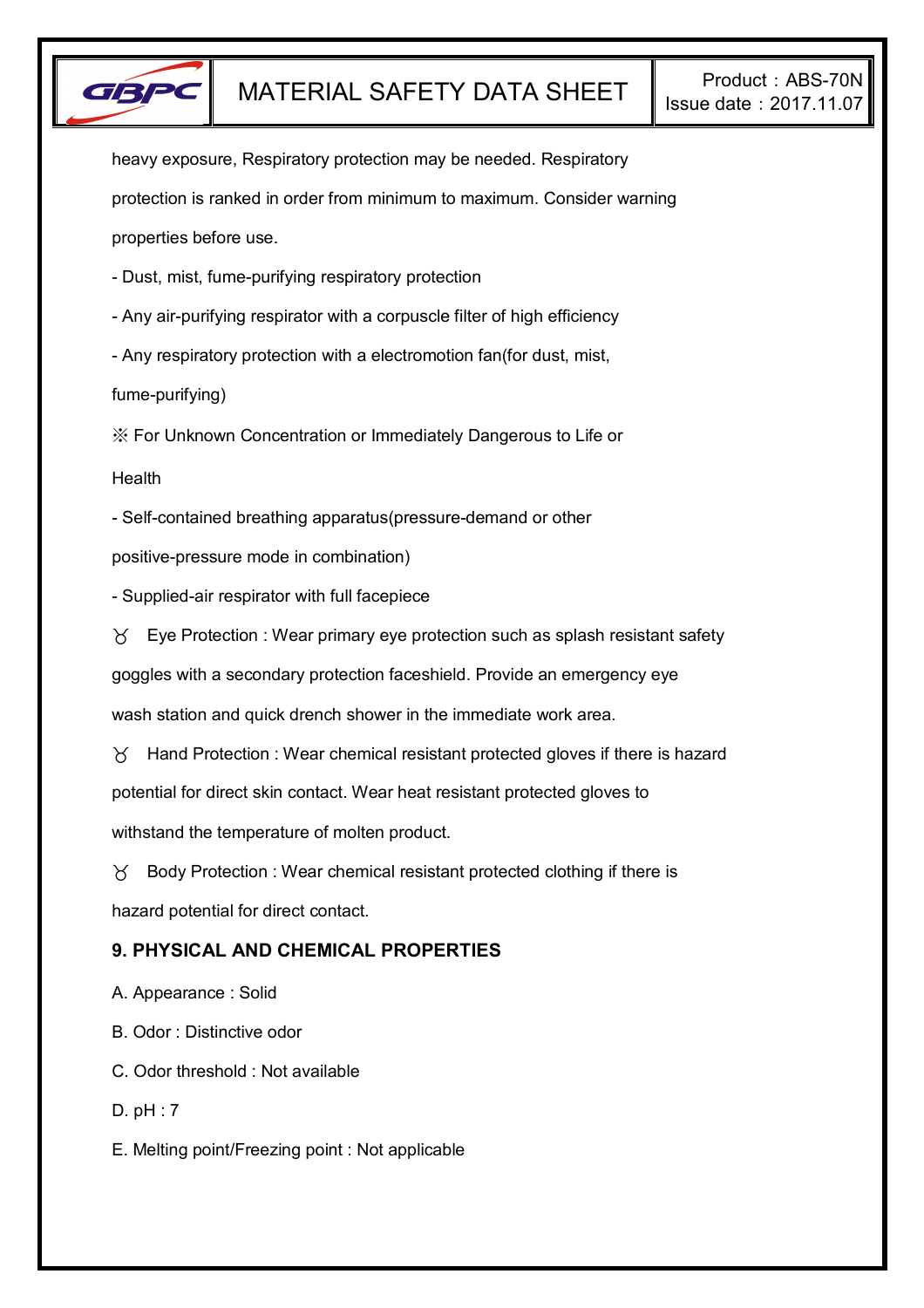

- F. Initial Boiling Point/Boiling Ranges : Not applicable
- G. Flash point : 349℃(660℉)
- H. Evapourating Rate : Not applicable
- I. Flammability(solid, gas) : 1/16" HB(UL 94)
- J. Upper/Lower Flammability or explosive limits : Not available
- K. Vapour pressure : Not applicable
- L. Solubility :
- Water : Insoluble
- Acetone, MEK, dichloromethane: Soluble
- Alcohol, Mineral Oil: insoluble
- M. Vapour density(Air=1) : Not applicable
- N. Relative density : 1.02~1.17
- O. Partition coefficient of n-octanol/water : Not available
- P. Autoignition Temperature : 455℃
- Q. Decomposition Temperature : Not applicable
- R. Viscosity : Not applicable
- S. Molecular weight : 50,000~200,000

### **10. STABILITY AND REACTIVITY**

- A. Stability
- This material is stable under recommended storage and handling conditions
- Decompose at 320℃ on heating.
- B. Possibility of Hazardous Reaction
- Will not occur.
- C. Conditions to Avoid
- Avoid contact with heat.
- Avoid contact with heat, sparks, flame or other ignition sources.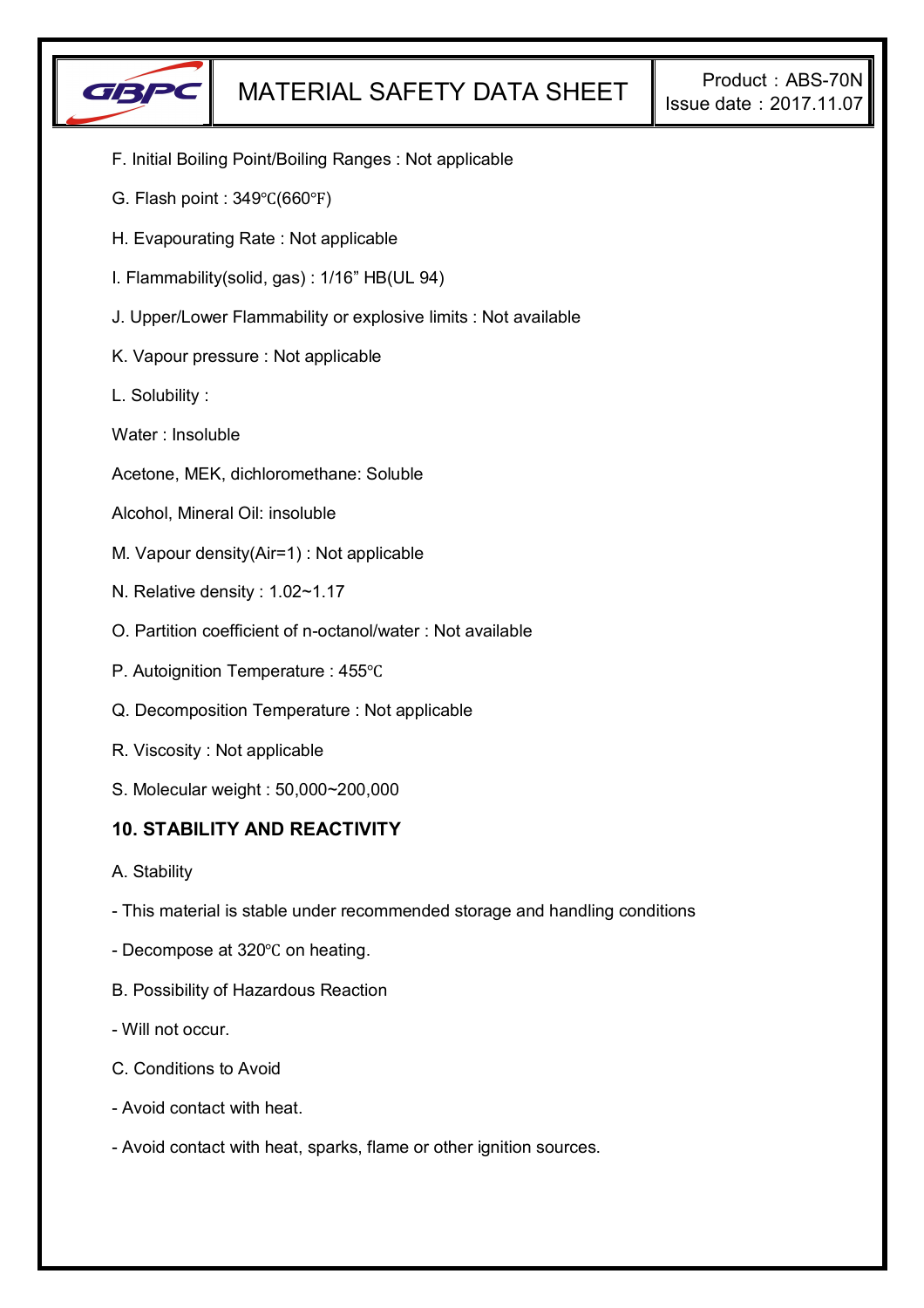

- D. Materials to Avoid
- Strong oxidizing agents.
- E. Hazardous Decomposition Products
- Hydrogen cyanide
- Generate monomer, oxides, gas/steam, hydrocarbon, low-molecular oligomers

ring, gas products when heated to high temperature.

## **11. TOXOCOLOGICAL INFORMATION**

- A. Information on the likely routes of exposure
- $\forall$  (Respiratory tracts) : Not available
- $\forall$  (Oral): Not available
- (Eye ∙ Skin) : Not available
- B. Delayed and immediate effects and also chronic effects from short and long term

exposure

- $\forall$  Acute toxicity : Not available
- $\gamma$  Skin corrosion/irritation : Not available
- $\gamma$  Serious eye damage/irritation : Not available
- $\gamma$  Respiratory sensitization : Not available
- $X$  Skin sensitization : Not available
- Carcinogenicity : Not available
- $\gamma$  Germ cell mutagenicity : Not available
- $\gamma$  Reproductive toxicity : Not available
- $\gamma$  Specific target organ toxicity(single exposure) : Not available
- $\gamma$  Specific target organ toxicity(repeated exposure) : Not available
- $\chi$  Aspiration hazard : Not available
- Chronic effect : Not available
- C. Calculation the classification of the mixture(acute toxicity estimate calculation
- etc.) : Not applicable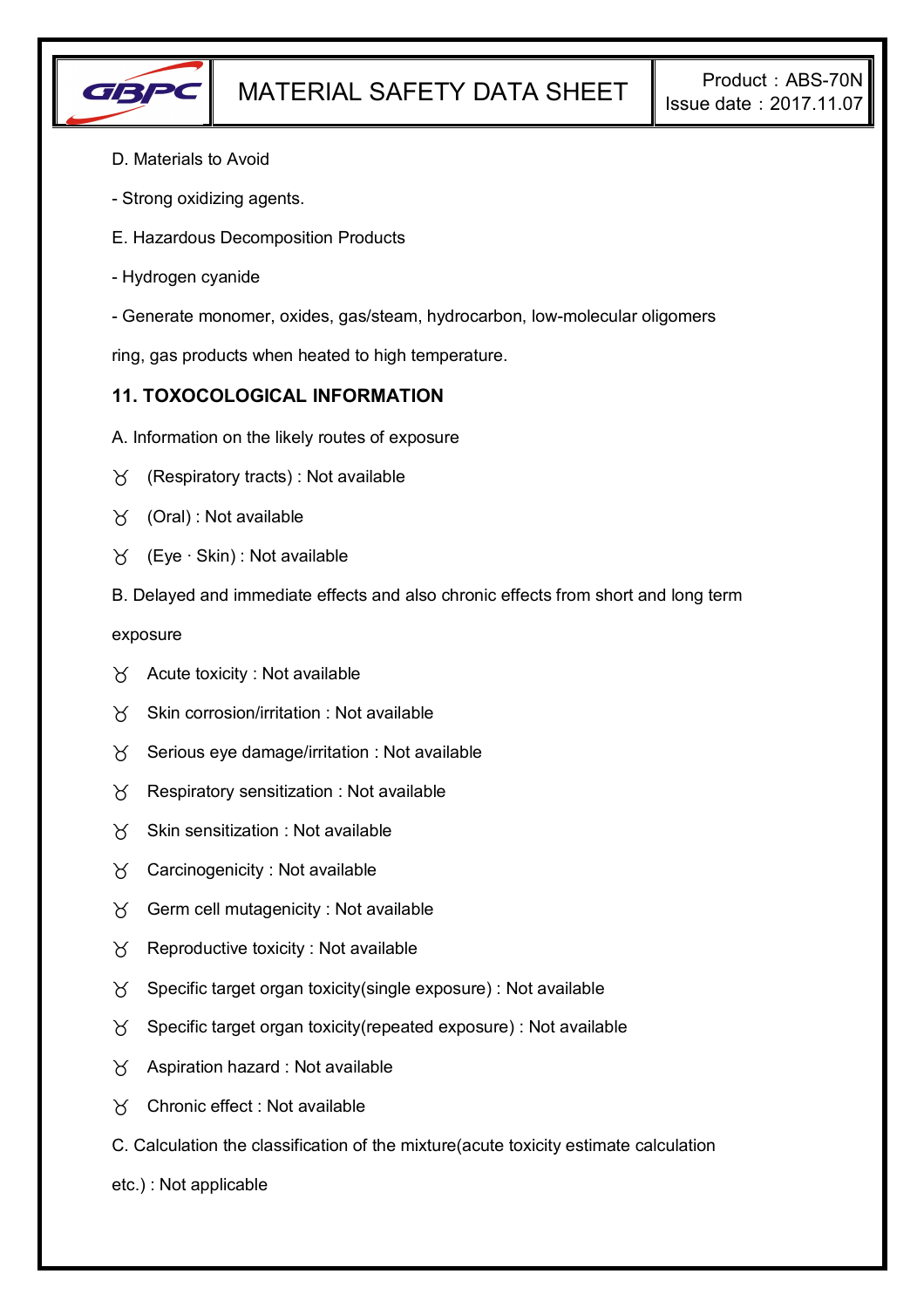

# **12. ECOLOGICAL INFORMATION**

- A. Ecotoxicity : Not available
- B. Persistence and degradability : Not applicable
- C. Bioaccumulative potential : Not applicable
- D. Mobility in soil : Not available
- E. Other adverse effects : Not applicable

### **13. DISPOSAL CONSIDERATION**

A. Disposal methods

- The user of this product must properly characterize the waste/container generated from the use of this product in accordance with all applicable federal, state and/or local laws and regulations in order to determine the proper disposal of the waste in accordance with all applicable federal, state and/or local laws and regulations.

B. Special precautions for disposal :

- The user of this product must disposal by oneself or entrust to waste disposer or person who other' s waste recycle and dispose, person who establish and operate waste disposal facilities.

- Dispose of waste in accordance with local regulation.

### **14. TRANSPORT INFORMATION**

- A. UN number : Not regulated for transport of dangerous goods
- B. Proper shipping name : Not applicable
- C. Hazard class : Not applicable
- D. Packing group : Not applicable
- E. Marine pollutant : Not applicable
- F. Special precautions for user related to transport or transportation measures :

1) EmS FIRE SCHEDULE : F-A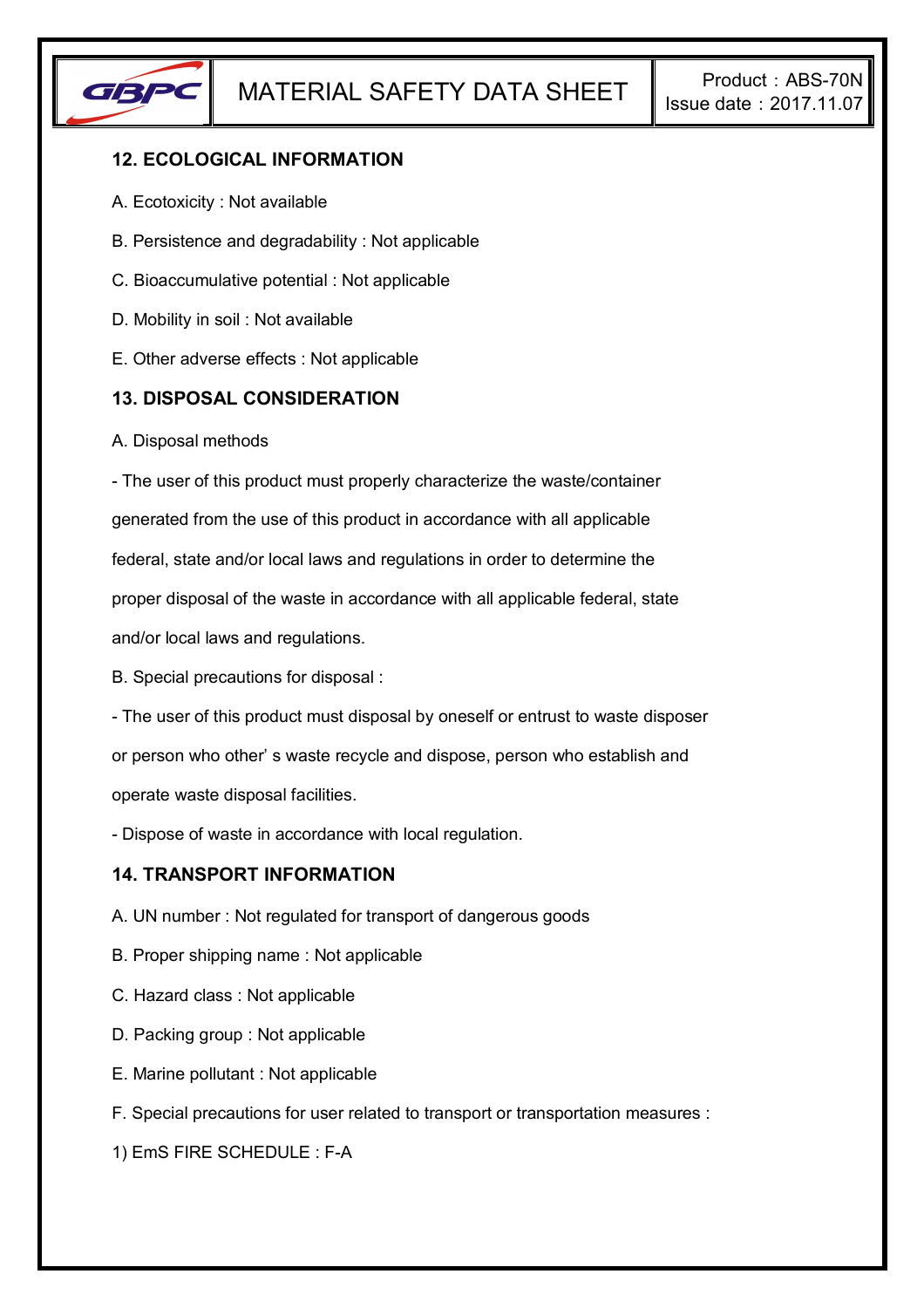

#### 2) EmS SPILLAGE SCHEDULE : S-H

## **15. REGULATORY INFORMATION**

A. This product is not subject to the chemical for classification and labeling

under ISHL Article 41.

- B. The Toxic Chemical Control Act
- This product is not classified as Toxic chemical and Observational chemical
- Toxic Release Inventory(TRI) Chemicals: Not regulated
- C. Dangerous goods Safety Management Law: Not applicable
- D. US regulations
- OSHA regulation (29CFR1910.119) : Not applicable
- CERCLA section 103 (40CFR302.4) : Not applicable
- EPCRA section 302(40CFR355.30) : Not applicable
- EPCRA section 304(40CFR355.40) : Not applicable
- EPCRA section 313(40CFR372.65) : Not applicable
- E. Other local or international regulation
- POPs Management Law : Not applicable
- Rotterdam Convention on Harmful Chemicals & Pesticides : Not applicable
- Stockholm Convention on Persistent Organic Pollutants : Not applicable
- Montreal Protocol on Substances That Deplete the Ozone Layer
- : Not applicable
- Information of EU Classification : Not available

### **16. OTHER INFORMATION**

#### A. Reference

- This MSDS is prepared in accordance with ISHL Article 41 and GBPC Petrochemical Co.,

Ltd.

B. Issue date:2017.11.07